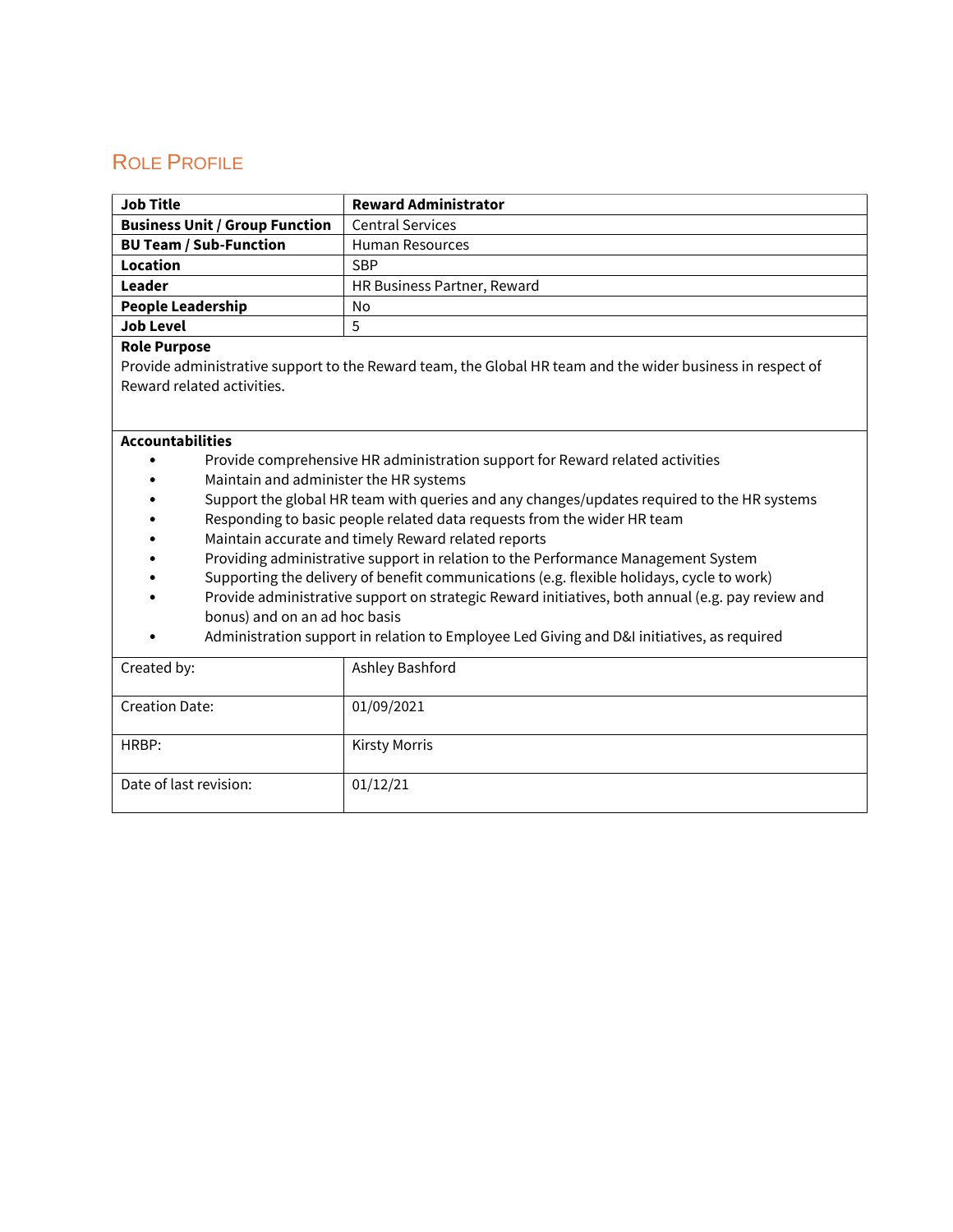### **Competencies**

| <b>Working with People</b>              | <b>Planning and Organising</b>                                     | <b>Applying Expertise and</b>                                             |
|-----------------------------------------|--------------------------------------------------------------------|---------------------------------------------------------------------------|
|                                         |                                                                    | <b>Technology</b>                                                         |
| • Demonstrates an interest in           | • Sets clearly defined objectives                                  |                                                                           |
| and understanding of others             | • Plans activities and projects well in                            | • Applies specialist and detailed                                         |
| • Adapts to the team and                | advance and takes account of                                       | technical expertise                                                       |
| builds team spirit                      | possible changing circumstances                                    | • Develops job knowledge and                                              |
| • Recognises and rewards the            | · Identifies and organises resources                               | expertise through continual                                               |
| contribution of others                  | needed to accomplish tasks                                         | professional development                                                  |
| • Listens, consults others and          | • Manages time effectively                                         | • Shares expertise and knowledge                                          |
| communicates proactively                | • Monitors performance against                                     | with others                                                               |
| Supports and cares for others           | deadlines and milestones                                           | • Uses technology to achieve work                                         |
| • Develops and openly                   |                                                                    | objectives                                                                |
| communicates self-insight,              |                                                                    | • Demonstrates appropriate physical                                       |
| such as an awareness of own             |                                                                    | co-ordination and endurance,                                              |
| strengths and weaknesses                |                                                                    | manual skill, spatial awareness and                                       |
|                                         |                                                                    | dexterity                                                                 |
|                                         |                                                                    | • Demonstrates an understanding of                                        |
|                                         |                                                                    | different organisational                                                  |
|                                         |                                                                    |                                                                           |
|                                         |                                                                    | departments and functions                                                 |
|                                         |                                                                    |                                                                           |
| <b>Delivering Results &amp; Meeting</b> | <b>Analysing</b>                                                   | <b>Following Instructions and</b>                                         |
| <b>Customer Expectations</b>            |                                                                    | <b>Procedures</b>                                                         |
| • Focuses on customer needs             | • Analyses numerical data, verbal<br>data and all other sources of |                                                                           |
| and satisfaction                        | information                                                        | • Appropriately follows instructions<br>from others without unnecessarily |
| • Sets high standards for               | • Breaks information into                                          | challenging authority                                                     |
| quality and quantity                    | component parts, patterns and                                      | · Follows procedures and policies                                         |
| • Monitors and maintains                | relationships                                                      | • Keeps to schedules; arrives                                             |
| quality and productivity                | • Probes for further information or                                | punctually for work and meetings                                          |
| · Works in a systematic,                | greater understanding of a problem                                 | • Demonstrates commitment to the                                          |
| methodical and orderly way              | • Makes rational judgements from                                   | organisation                                                              |
| • Consistently achieves project         | the available information and<br>analysis                          | • Complies with legal obligations                                         |
| goals                                   | • Produces workable solutions to a                                 | and safety requirements of the role                                       |
|                                         | range of problems                                                  |                                                                           |
|                                         | • Demonstrates an understanding of                                 |                                                                           |
|                                         | how one issue may be a part of a                                   |                                                                           |
|                                         | much larger system                                                 |                                                                           |

## **Skills and Experience**

Strong technical competence in IT and HR Systems

Advanced Excel skills essential